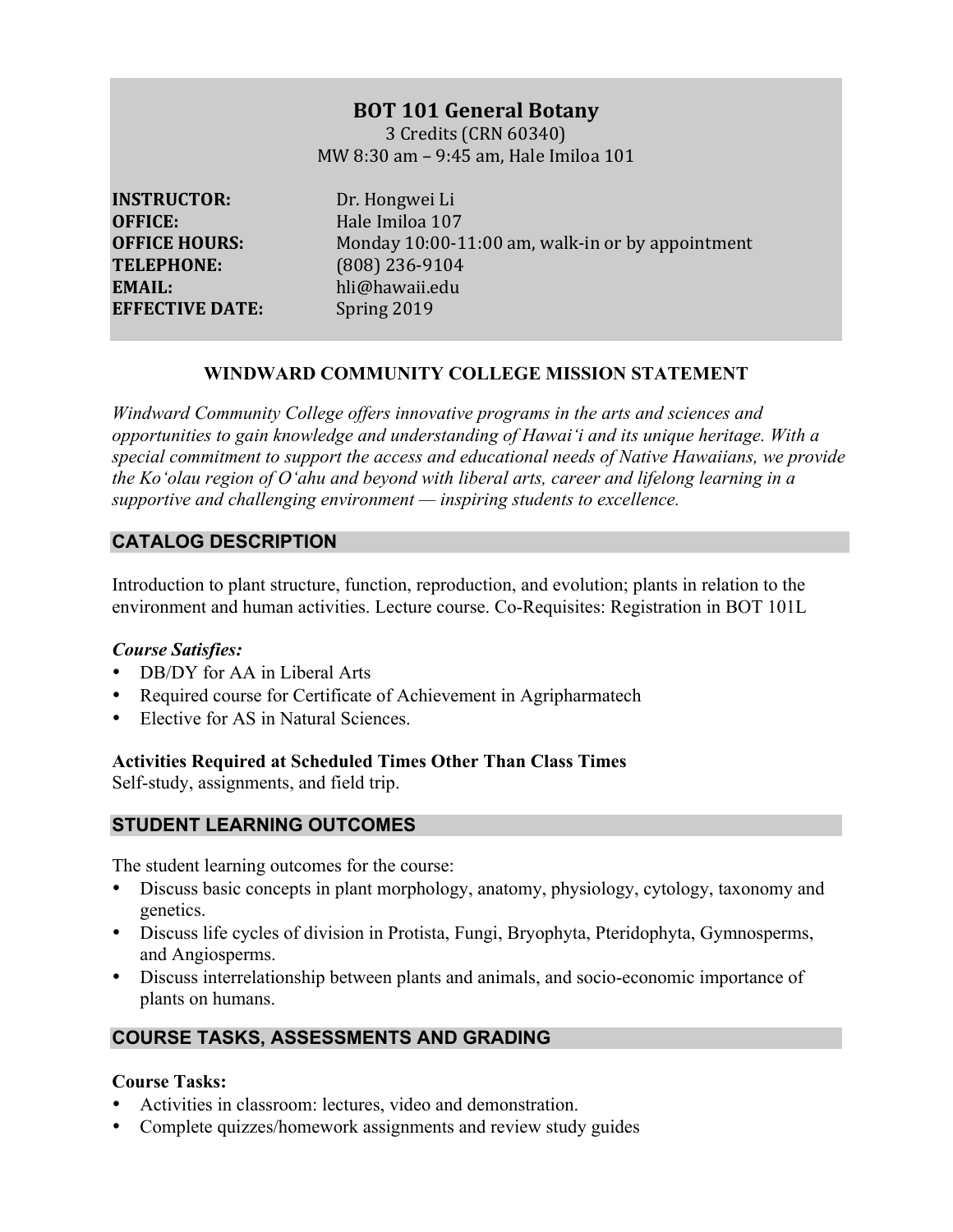• Reading assignments: assigned handouts prior to lectures, and literature research for preparation of research presentation.

#### **Assessments**

- There are two midterm exams, which are partially accumulative.
	- o Make-up exam: will be permitted only by the instructor upon consideration of the evidence justifying the absence presented by the student.
- Final Exam: is partially accumulative.
- Quizzes/assignments
	- o There are 10 quizzes/assignments will be given, and the time and content will be announced in class.
- Presentation on a course-based research topic:
	- o Conduct literature research on a given topic and present in class.

# **Grading**

| <b>Tasks</b>                 | <b>Possible Points</b> |
|------------------------------|------------------------|
| Quizzes / Assignments $(10)$ | 200                    |
| Midterm Exam (2)             | 200                    |
| Final Exam                   | 100                    |
| <b>Topic Presentation</b>    | 50                     |
| Total possible points        | 550                    |

- Grading is based on the percentage of total points earned. Final Grades will be assigned as follows:
	- A  $90-100\%$  B  $80-89\%$ C 70 - 79% D 60 - 69% F 0 - 59%

I (incomplete) grade is given at the instructor's option when a student has failed to complete a small part of a course because of circumstances beyond his or her control. The student is expected to complete the course by the designated deadline in the succeeding semester. If this is not done, the I grade will revert to the contingency grade identified by the instructor.

## **LEARNING RESOURCES**

## **Required Textbook**

Introductory Botany Plants, People, and the Environment. L. Berg, 2008, 2<sup>nd</sup> edition. (ISBN-13: 978-0495384786 and ISBN-10: 049538478X)

## **Lecture and reading materials**

• https://laulima.hawaii.edu/

# **DISABILITIES ACCOMMODATIONS**

If you have a physical, sensory, health, cognitive, or mental health disability that could limit your ability to fully participate in this class, you are encouraged to contact the Disability Specialist Counselor to discuss reasonable accommodations that will help you succeed in this class. Ann Lemke can be reached at 235-7448, lemke@hawaii.edu, or you may stop by Hale 'Ākoakoa 213 for more information.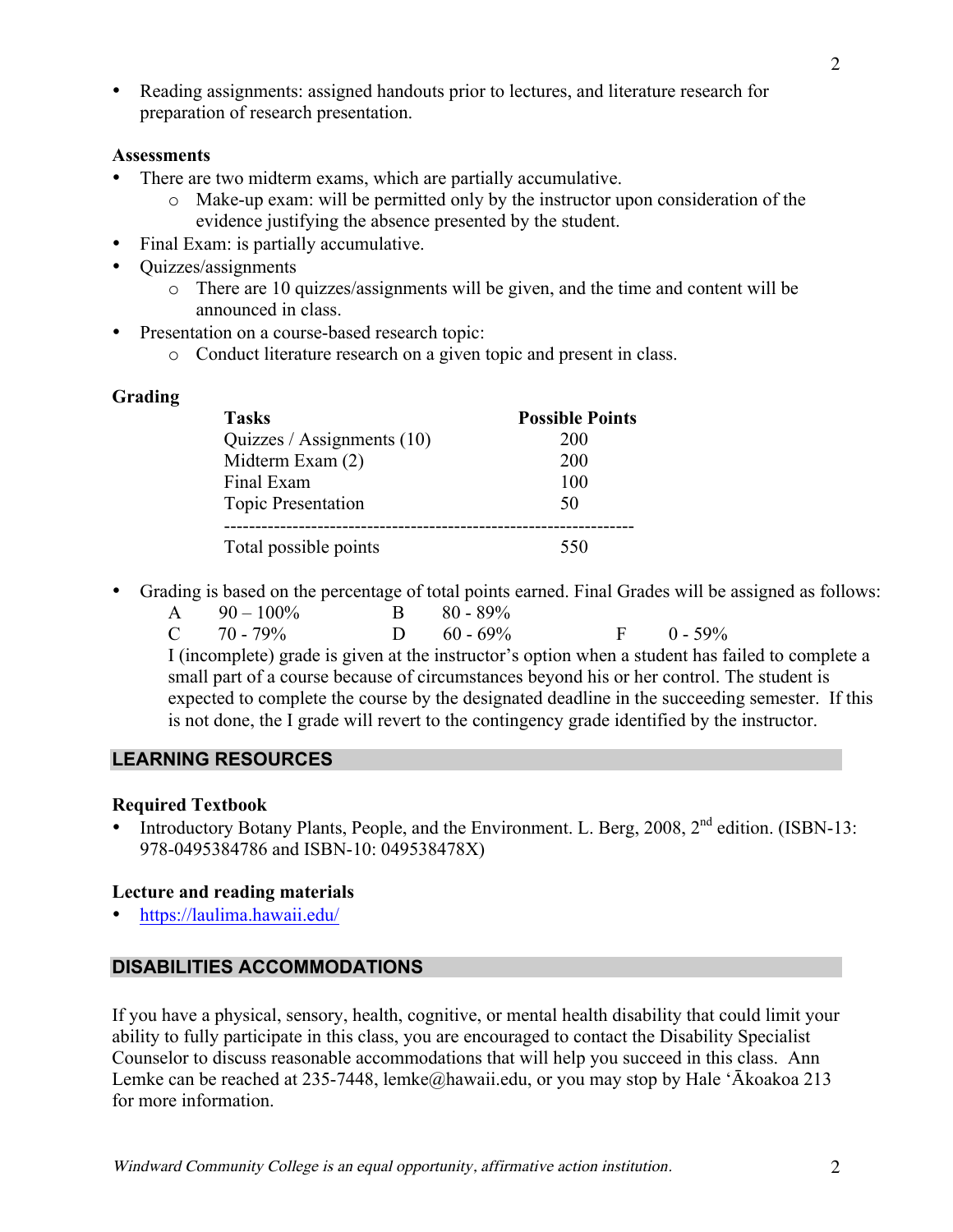## **TITLE IX**

Title IX prohibits discrimination on the basis of sex in education programs and activities that receive federal financial assistance. Specifically, Title IX prohibits sex discrimination; sexual harassment and gender-based harassment, including harassment based on actual or perceived sex, gender, sexual orientation, gender identity, or gender expression; sexual assault; sexual exploitation; domestic violence; dating violence; and stalking. For more information regarding your rights under Title IX, please visit: https://windward.hawaii.edu/Title\_IX/.

Windward Community College is committed to the pursuit of equal education. If you or someone you know has experienced sex discrimination or gender-based violence, WCC has resources to support you. To speak with someone confidentially, contact the Mental Health & Wellness Office at 808-235- 7393 or Kaahu Alo, Designated Confidential Advocate for Students, at 808-235-7354 or kaahualo@hawaii.edu. To make a formal report, contact the Title IX Coordinator, Karla K. Silva-Park, at 808-235-7468 or karlas@hawaii.edu.

#### **ALTERNATE CONTACT INFORMATION**

If you are unable to contact the instructor, have questions that your instructor cannot answer, or for any other issues, please contact the Academic Affairs Office:

Location: Alakai 121 Phone: 808-235-7422 Email: wccaa@hawaii.edu

#### **CLASS SCHEDULE**

| Date         | Chapter        | <b>Topic</b>                                                |
|--------------|----------------|-------------------------------------------------------------|
| 01/07        | 1/2            | Introduction /The Chemical Composition of Cells             |
| 01/09        | $\overline{2}$ | The Chemical Composition of Cells                           |
| 01/14        | $\overline{2}$ | The Chemical Composition of Cells                           |
| 01/16        | 3              | <b>Plant Cell Structure</b>                                 |
| 01/21        |                | Holidav                                                     |
| 01/23        | 5              | Plant Tissues and the Multicellular Plant Body              |
| 01/28        | 6              | <b>Plant Organs: Roots</b>                                  |
| 01/30        | $\overline{7}$ | <b>Plant Organs: Stems</b>                                  |
| 02/04        | 8/10           | Plant Organs: Leaves /Transport of Water & Mineral Nutrient |
| 02/06        | 9              | Flowers, Fruits, & Seeds                                    |
| 02/11        | 9              | Flowers, Fruits, & Seeds                                    |
| 02/13        |                | Exam 1                                                      |
| 02/18        |                | Holiday                                                     |
| 02/20        | $\overline{4}$ | Metabolism in Cells                                         |
| 02/25        | $\overline{4}$ | Metabolism in Cells                                         |
| 02/27        | 11             | Growth Responses and Regulation of Growth                   |
| 03/04        | 12             | Mitosis, Meiosis and Life Cylces                            |
| 03/06        | 13             | Patterns of Inheritance                                     |
| 03/11        | 14             | Molecular Basis of Inheritance                              |
| 03/13        | 15             | <b>Genetic Frontiers</b>                                    |
| $03/18 - 20$ |                | <b>Break</b>                                                |
| 03/25        | 16             | Continuity through Evolution                                |
| 03/27        | 17             | The Evolution of Populations and Species                    |
| 04/01        |                | Exam 1                                                      |

Windward Community College is an equal opportunity, affirmative action institution. 3